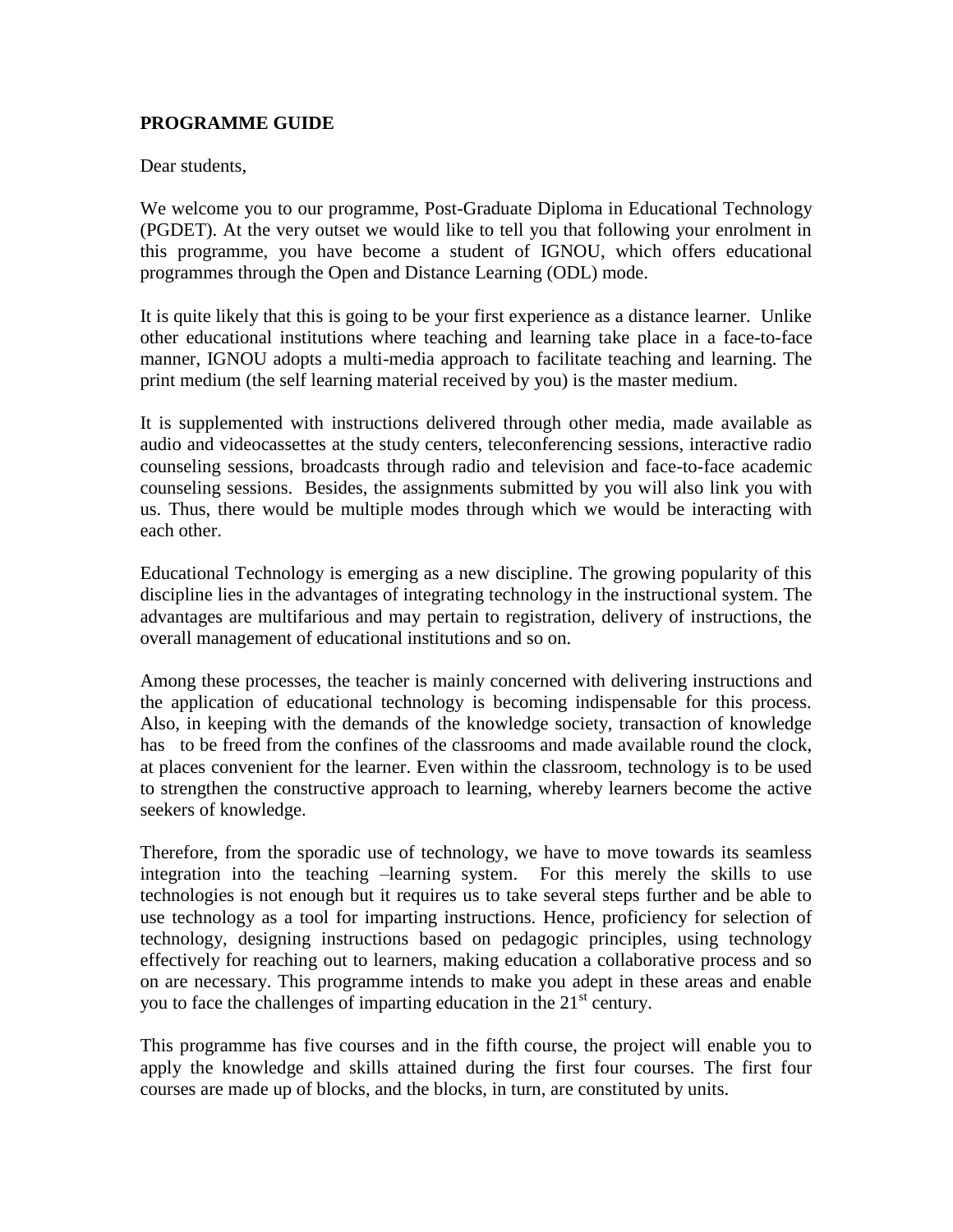You will find that many of the units include not only self assessment questions to help you in checking the progress made while learning but also activities that have been designed with the objective of making learning experiential and an active process.

This programme guide has been designed to help you in gaining an overall idea about the various aspects related to the programme, PGDET in which you have enrolled. In case you have any further queries, you may contact the Programme Coordinator by E-mail at [sbose@ignou.ac.in.](mailto:sbose@ignou.ac.in) Or you may write at the address:

> Programme Coordinator, PGDET SOE, IGNOU, Maidan Garhi, New Delhi (110068).

With best wishes, Members of Faculty School of Education **IGNOU** 

### **About the Programme**

With the passage of time, technology mediated education is becoming the norm rather than an exception. This is true not only for distance teaching and learning but also in situations involving face to face teaching and learning. Today it is necessary for teachers and trainers and those associated with the development of educational software to gear up for educational processes that embed technology.

The programme, Post-Graduate Diploma in Educational Technology (PGDET), has been developed to provide knowledge and skills related to this area.

# **Objectives of the Programme**

This programme aims to develop a cadre of teachers and other professionals equipped with the knowledge and skills for organizing teaching and training with the help of appropriate technologies. The objectives of the programme are as follows:

The programme will help the learners to:

- develop an understanding of the nature of educational technology and its impact on teaching and learning;
- $\cdot \cdot$  build up an awareness about the various educational technologies and their pedagogic uniqueness;
- develop the skills needed for making optimum use of the technologies enabling collaborative practices and sharing of educational resources;
- make a judicious selection of technology and integrate it successfully in the instructional system;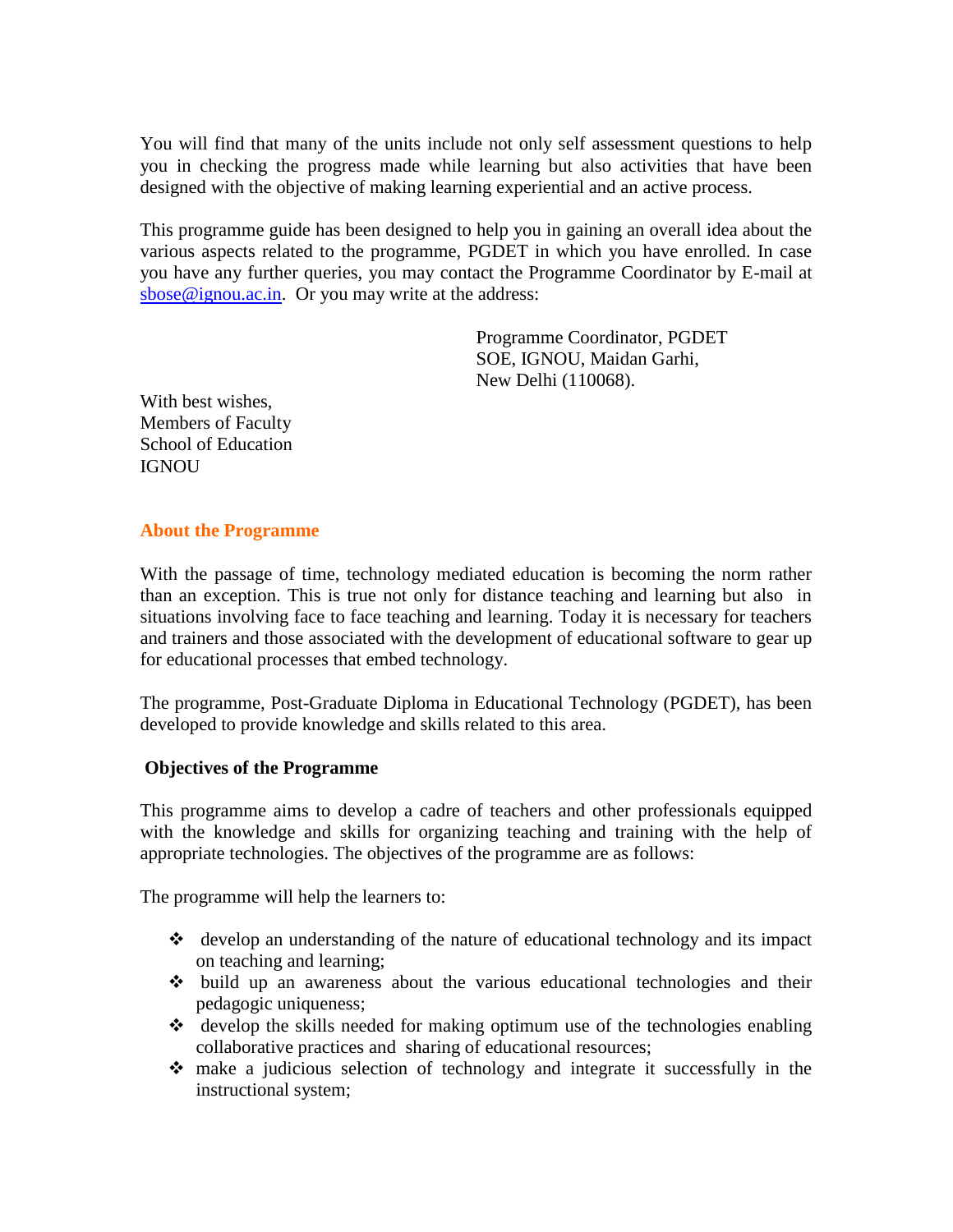develop the know-how of designing and developing courseware for various media.

## **Target Population**

The target population would comprise the following:

- $\triangleleft$  Teachers teaching at different levels
- Developers of educational software for various media
- Educational administrators
- Others interested in the field of educational technology

## **Eligibility**

The eligibility condition for this programme is graduation in any discipline.

### **Medium of Instruction**

The Medium of Instruction for this programme is English.

## **Duration of the Programme**

The duration of the programme is of minimum 1 year and maximum 2 years. You may appear at the Term-End Examination (TEE) after one year of enrollment in this programme. In case one cannot clear all the courses in one go, there is no need to appear for the course(s) already cleared during the previous Term End Examination.

### **Weightage of the Programme**

This programme is of **30** Credits with five courses of six credits each. At IGNOU, one credit is considered to be equivalent to 30 hours of study and other academic activities relevant to the Course. It gives you an idea of the inputs required by a course of study.

### **Programme Fees**

The programme fee is Rs 4,800 for the entire programme. The total fee has to be paid at the time of admission.

### **Study Centres**

IGNOU has established a number of study centers and programme study centres through out the country. These centres provide counseling facilities on scheduled days at fixed hours on a regular basis, and also function as information centres, resource centers and exam centres. Each student is assigned a study centre/programme study centre where he/she submits the assignments to the study centre coordinators. In case the student cannot visit his/her study centre/programme study centre in person, the assignments can also be mailed to the coordinator of the centre.

# **2. PROGRAMME FRAMEWORK**

The programme PGDET consists of 5 courses. The details are as follows: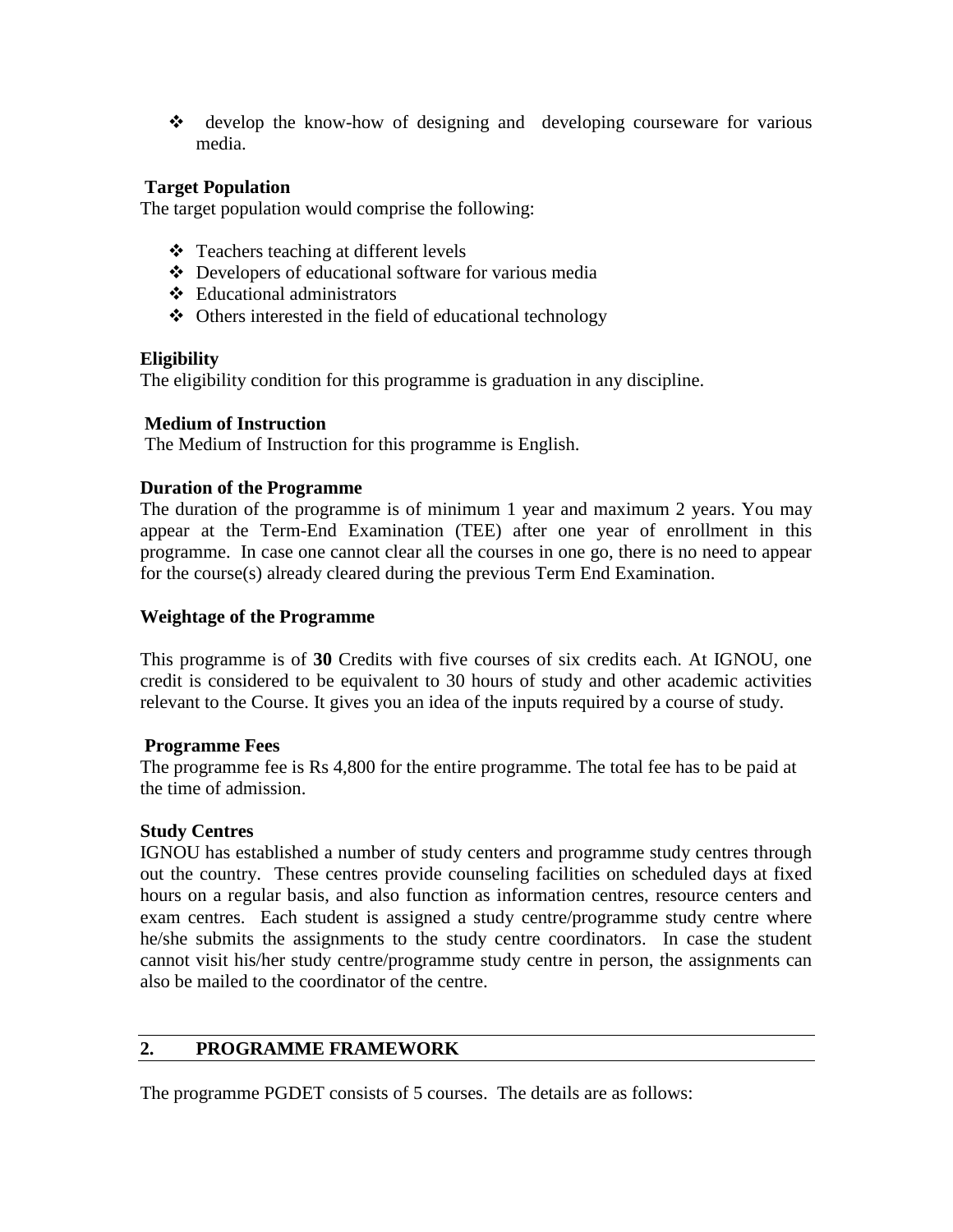| S.No. | Course<br>Code | <b>Title of the Course</b>                            | <b>Type of Course</b><br>compulsory/<br>optional | <b>Credits</b> | No. of<br>blocks |
|-------|----------------|-------------------------------------------------------|--------------------------------------------------|----------------|------------------|
| 1.    | MES-<br>031    | ET - An Overview                                      | Compulsory                                       | 6              | $\overline{4}$   |
| 2.    | MES-<br>032    | Communication<br>and<br><b>Information Technology</b> | Compulsory                                       | 6              | 5                |
| 3.    | MES-<br>033    | <b>Computer Technology</b>                            | Compulsory                                       | 6              | $\overline{4}$   |
| 4.    | MES-<br>034    | Designing Courseware                                  | Compulsory                                       | 6              | 4                |
| 5.    | MES-<br>035    | Project                                               | Compulsory                                       | 6              |                  |

## **Course Description**

## **Course1 (MES- 031): ET - An Overview**

This is the first course of the programme, PGDET. This course provides an overview of the field of Educational Technology. It introduces you to the discipline -Educational Technology, through discussions on the meaning, nature and impact of this area on education. It also explains the pedagogic foundations of technology-mediated delivery of instructions. This course includes deliberations on issues such as the concept of educational technology, its place in a systems approach to teaching and learning, policy issues related to educational technology, etc.

### **Course2 (MES- 032): Communication and Information Technology**

This course deals with the various Information and Communication Technologies useful for providing education and training. Teaching and learning may be within a classroom as well as outside it when the learners learn on their own.

Both the cases involve communication. While in the former case, there is direct communication between the teacher and the learners, in the latter case also there is communication. The only difference in the two situations is that in the latter case, communication is through a medium that could be print or electronic media. Within classrooms also, the teacher may use various technologies to communicate with the learners. This course will acquaint you will these aspects.

### **Course 3 (MES- 033): Computer Technology**